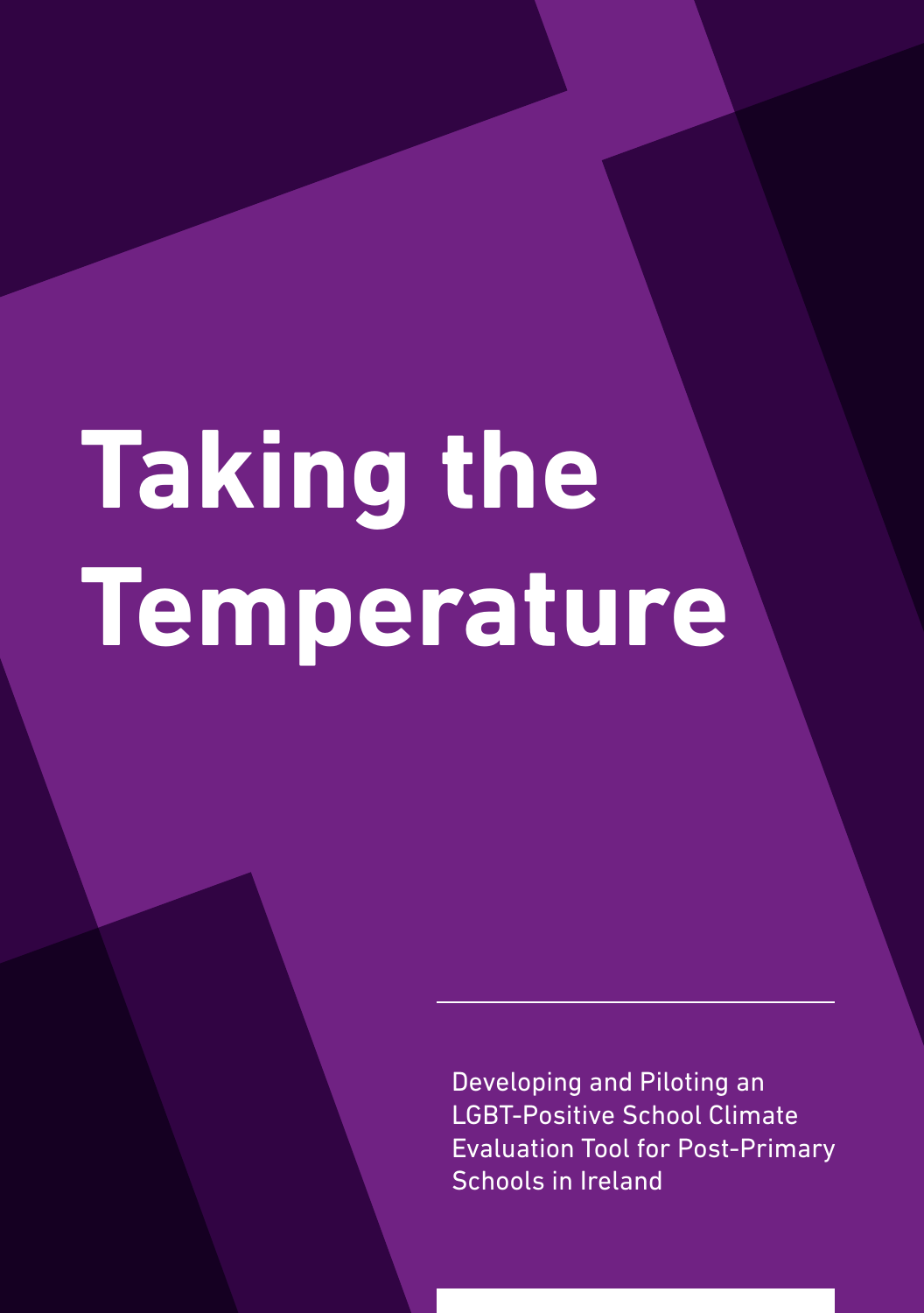

**Authors:**

Dr. Debbie Ging, Joshua D. Savage, MA Dr. James O'Higgins Norman

This report is published by ABC, National Anti-Bullying Research and Resource Centre, Dublin City University

ISBN: 978-1-873769-79-9

- © ABC, National Anti-Bullying Research and Resource Centre (2017)







**www.dcu.ie/abc**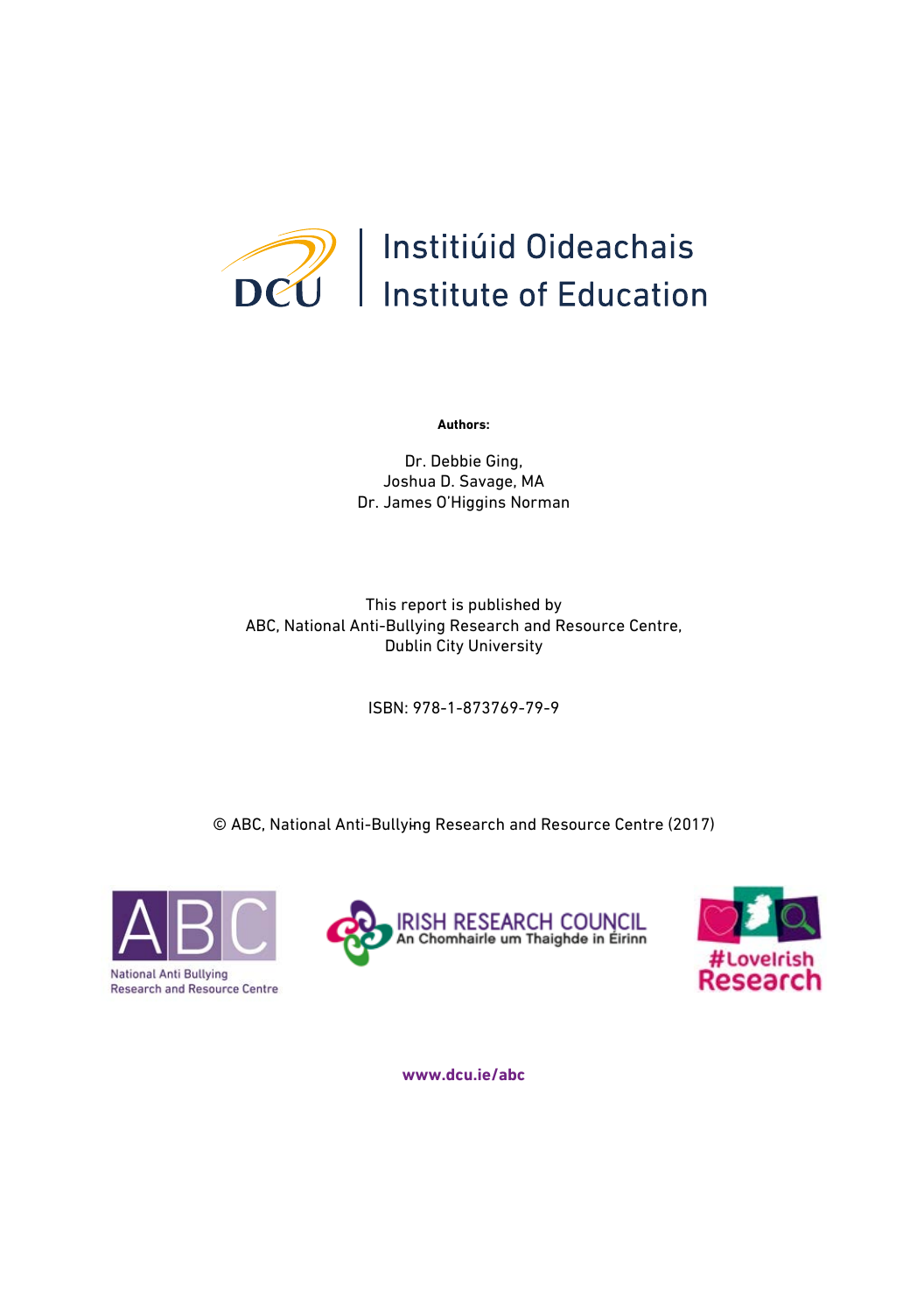# **Contents**

| Methodology and Profile of Participants03 |  |
|-------------------------------------------|--|
|                                           |  |
|                                           |  |
|                                           |  |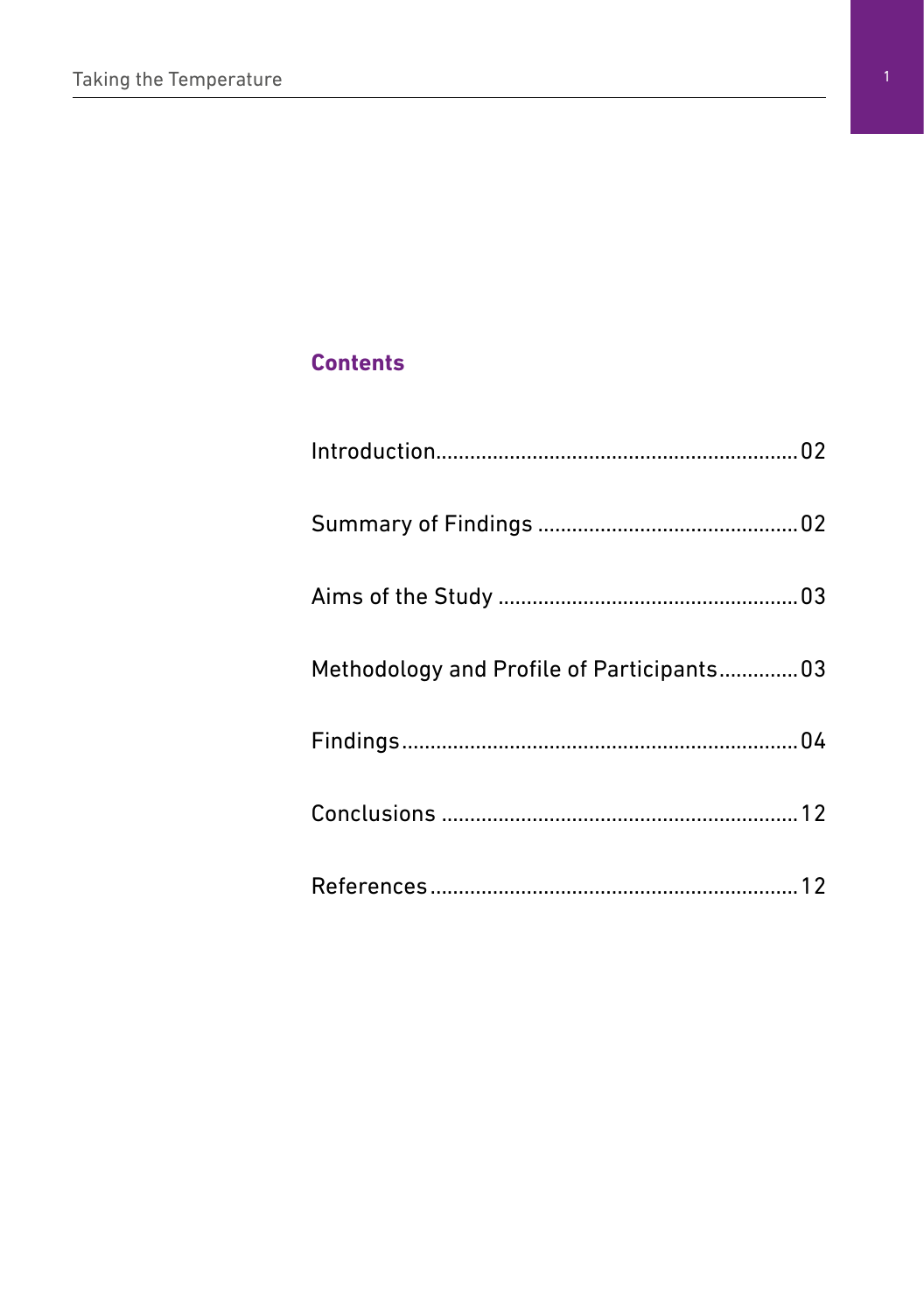# **Introduction**

The following report has been developed by researchers at ABC – National Anti-Bullying Research and Resource Centre (ABC) at Dublin City University in conjunction with the Gay and Lesbian Equality Network (GLEN) arising from a pilot study funded by the Irish Research Council's New Foundations Scheme 2015.

The project responded directly to the Department of Education and Skill's Action Plan on Bullying (2013), which recommended the development of this type of intervention<sup>1</sup>, and to a key study commissioned by the Equality Authority<sup>2</sup>, which stressed that Irish schools need to adopt a whole-school approach to LGBT inclusivity, including in particular whole school evaluation.

ABC is a national research and resource facility at DCU Institute of Education. Researchers at ABC were the first in Ireland to undertake research on school bullying (1996), workplace bullying (1999), homophobic bullying (2004) and cyberbullying (2009). ABC leads the field of research, resource development, and training in bullying in Ireland and is an internationally recognised centre of excellence in bullying research.

The Centre's activities are funded by the Department of Education & Skills under the National Action Plan on Bullying (2013), the Irish Research Council, the EU's Erasmus+ Framework Program for Education, Training, Youth and Sport, and the Fulbright Commission, Enterprise Ireland, the Ireland Canada University Foundation and DCU Research & Innovation Support Unit. The Centre is a strategic partner with the *Norwegian Centre for Learning Environment and Behavioural Research in Education*, the *Cyberbullying Research Centre* (USA) and Friends International Centre Against Bullying (Sweden).

#### **Summary of Findings**

- Participants reported relatively low levels of physical bullying or physical sexual harassment.
- Surprisingly, the main factor in other types of bullying (being called hurtful names, having mean rumours spread about you, being excluded) in all three schools was body shape/size. Teachers were surprised by this finding and were inclined to attribute it to increased image awareness created by social media.
- Apart from pejorative use of the word 'gay', the most frequently heard negative remarks were about other students' size or body weight.
- In keeping with the literature, most participants were reluctant to report incidents of bullying to school staff.
- Students reported low levels of intervention in the case of students making negative remarks about other students (on the basis of gender, sexuality, body size, ethnicity, disability, etc.).
- Most teachers and students were welcoming of this type of student-centered initiative.
- Actively fostering an all-school culture of inclusivity appears to have a positive result on the school's inclusivity performance. However, more research is needed, which compares schools of the same type (e.g. single-sex) but with different levels of commitment to inclusivity in order to establish this more clearly.
- Schools generally do not have the time or resources to administer issue-specific surveys, and need broader instruments that can evaluate the diversity climate generally, taking into account a range of issues (gender, sexuality, ethnicity, class, etc.).

<sup>1</sup> See p. 5, Programme for Government aspires to "develop anti-bullying policies and in particular, strategies to combat homophobic bullying to support students" and p.9, which states that "that preventing and tackling homophobic and transphobic bullying in particular can lead to a significant improvement in the school climate for all".

<sup>2</sup> Addressing Homophobic Bullying in Second-Level Schools (2010), James O'Higgins Norman, Michael Goldrick and Kathy Harrison. The Equality Authority.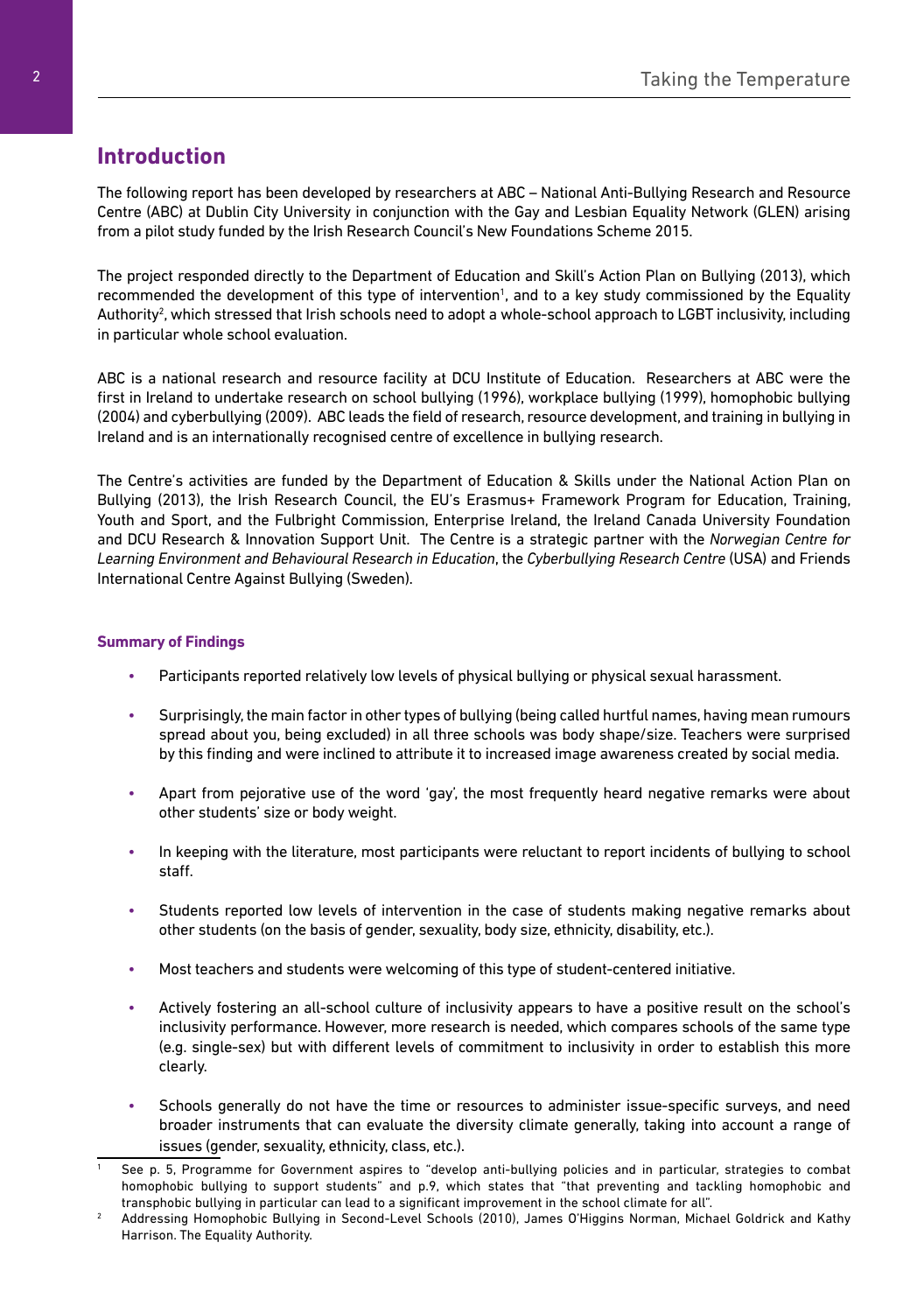## **Aims of the Study**

The project set out to develop and pilot a survey tool, which second-level schools can use to evaluate the positivity of their school climate and culture in relation to attitudes towards difference and diversity, with specific reference to LGBT identity. It was envisaged that the tool would be particularly useful in preventing / dealing with homophobic and transphobic bullying. It was developed by the Principal Investigator, Dr. Debbie Ging of the National Anti-Bullying Research and Resource Centre in Dublin City University, in collaboration with the Gay and Lesbian Equality Network's (GLEN) then Director of Education Policy Change, Sandra Irwin-Gowran, and Research Assistant, Joshua Savage. The project responded directly to the DES Action Plan on Bullying (2013), which recommended the development of this type on intervention<sup>3</sup>, and to a key study commissioned by the Equality Authority<sup>4</sup>, which stressed that Irish schools need to adopt a whole-school approach to LGBT inclusivity, including in particular whole school evaluation.

As well as adopting a whole-school approach, it is often necessary to provide support directly to individual students and staff who experience homophobic / transphobic bullying (O'Higgins et al., 2010: 49). This is far easier to identify and deal with if the school has an LGBT Climate Survey procedure in place.

# **Methodology and Profile of Participants**

The project ran from February to November 2016. The research team worked together to review similar resources in other countries<sup>5</sup>, bearing in mind that the specificities of the Irish education system and Irish cultural, social and legal particularities required a uniquely customized tool. In consultation with the advisory committee, a pilot survey was drafted and built by the research team using Bristol Online Surveys, a statistical software application.

Throughout the month of May, the research team conducted three pilot studies in a single-sex boys' school (164 student participants), a single-sex girls' school (153 student participants) and a co-educational school (101 student participants). The three schools included in the pilot study were an all-girls' Catholic school in an affluent suburb of Dublin, an all-boys' Catholic school in a socially mixed suburban village and a co-educational (mixed gender) community college in a relatively affluent suburb. Approximately half of the participating students in each school were in second year (12-13 years) and half in either fourth or fifth year (15-17 years). In October, the research team presented the findings to each school in the context of a focus group with key stakeholders (chaplains, guidance counsellors, principals, teachers).

<sup>3</sup> See p. 5, Programme for Government aspires to "develop anti-bullying policies and in particular, strategies to combat homophobic bullying to support students" and p.9, which states that "that preventing and tackling homophobic and transphobic bullying in particular can lead to a significant improvement in the school climate for all".

<sup>4</sup> Addressing Homophobic Bullying in Second-Level Schools (2010), James O'Higgins Norman, Michael Goldrick and Kathy Harrison. The Equality Authority.

<sup>5</sup> For example, the existing and highly successful School Climate Survey instrument used by the Gay, Lesbian and Straight Education Network in the United States (GLSEN) http://www.glsen.org/article/2013-national-schoolclimate-survey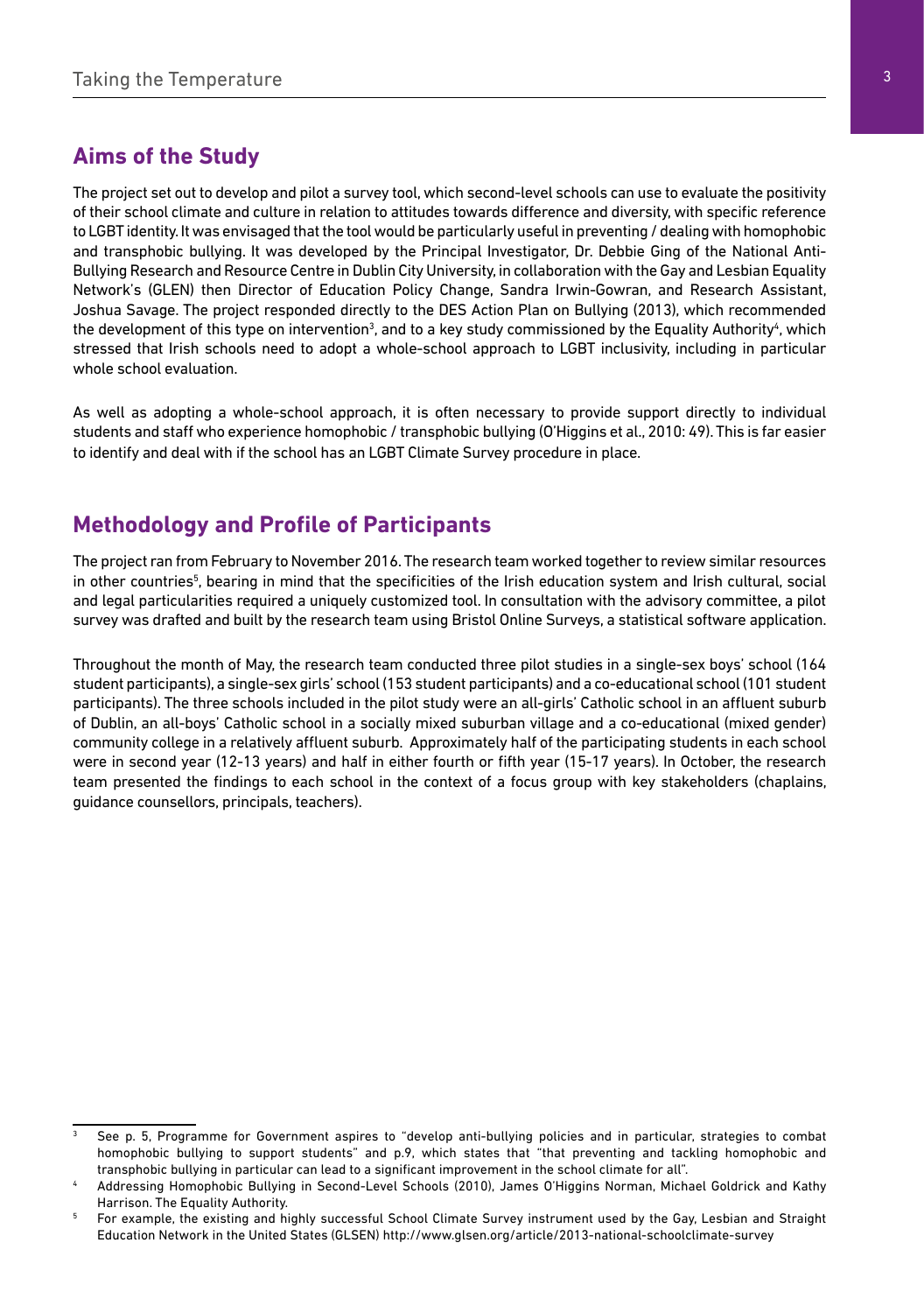# **Findings**

While comparative analysis indicates some quite significant differences between the schools, it does not necessarily follow that these findings are representative of these types of schools. A larger, statistically significant sample would be required to establish this. However, the qualitative responses give some clues regarding the extent to which certain findings may be generalizable. The findings are organized into subheadings below that reflect the key themes of the questionnaires.

#### **Belonging and feeling safe**

Of all 418 participants surveyed, 65% said they felt that they completely belonged in their school, 30.4% said they felt that they sort of belonged, while 4.5% didn't feel they belonged at all. Students in the mixed community college expressed the highest level of belonging (81.1%), compared with 63.6% of students in the all-boys school and 57.9% of students in the all-girls school. Only one student in the mixed community college said they felt they did not belong at all, compared with 4.3% in the all-boys school and 3.9% in the all-girls school.

39.9% of all students said they felt very safe in their school, 49.8% said they felt quite safe, 9.6% sometimes felt unsafe and only one student in each school (or 0.7%) felt very unsafe. Students in the mixed community college felt the safest (68.3% very safe and 27.7% quite safe), while only 41.8% of students in the all-girls school and 20.7% of students in the all-boys school felt very safe. Students in the all-boys school were also most likely to feel sometimes unsafe (16.5%) compared with 3% of the mixed community college students and 6.5% of the all-girls school students.

By far the most important factor in feeling safe is having good friends at school. 81.1% of participants cited this as a reason, followed by having supportive teachers (50.5%) and the fact that bullying is not tolerated by the school (42.1%). Initiatives taken by the school to encourage friendship were seen as more important by students from the all-girls school (16.3%) than by students from the mixed community college (10.3%) or the all-boys school (8.6%).

The most common reason students gave for feeling 'quite unsafe' or 'sometimes unsafe' was body size/type (21 participants overall). This was followed by 'How well you do in school' (15 participants) and cultural background (14 participants). Students from the all-boys schools most frequently cited body size/type (10 students) and cultural background (11 students) as reasons for feeling unsafe. Only 9 participants overall cited sexual orientation as a reason for feeling unsafe. In the month prior to the survey, 19 students overall said they had missed a day in school because of feeling unsafe, while 8 said they had missed 6 or more days.

#### **Bullying**

In the year prior to completing the survey, 32.8% of all participants said they had been called hurtful names or threatened at school. This was considerably more prevalent in the all-boys school (48.5%) than in the all-girls school (22.4%) or the mixed community college (23.8%). Perhaps most surprisingly, in all three schools, this was rarely to do with sexual orientation, gender or disability and most frequently attributed to body type/size. The second most cited reason in the all-boys school was cultural background / ethnicity.

Overall, students reported low rates of physical bullying or sexual harassment. Again, however, physical harassment was considerably more prevalent in the all-boys school and least frequent in the all-girls school.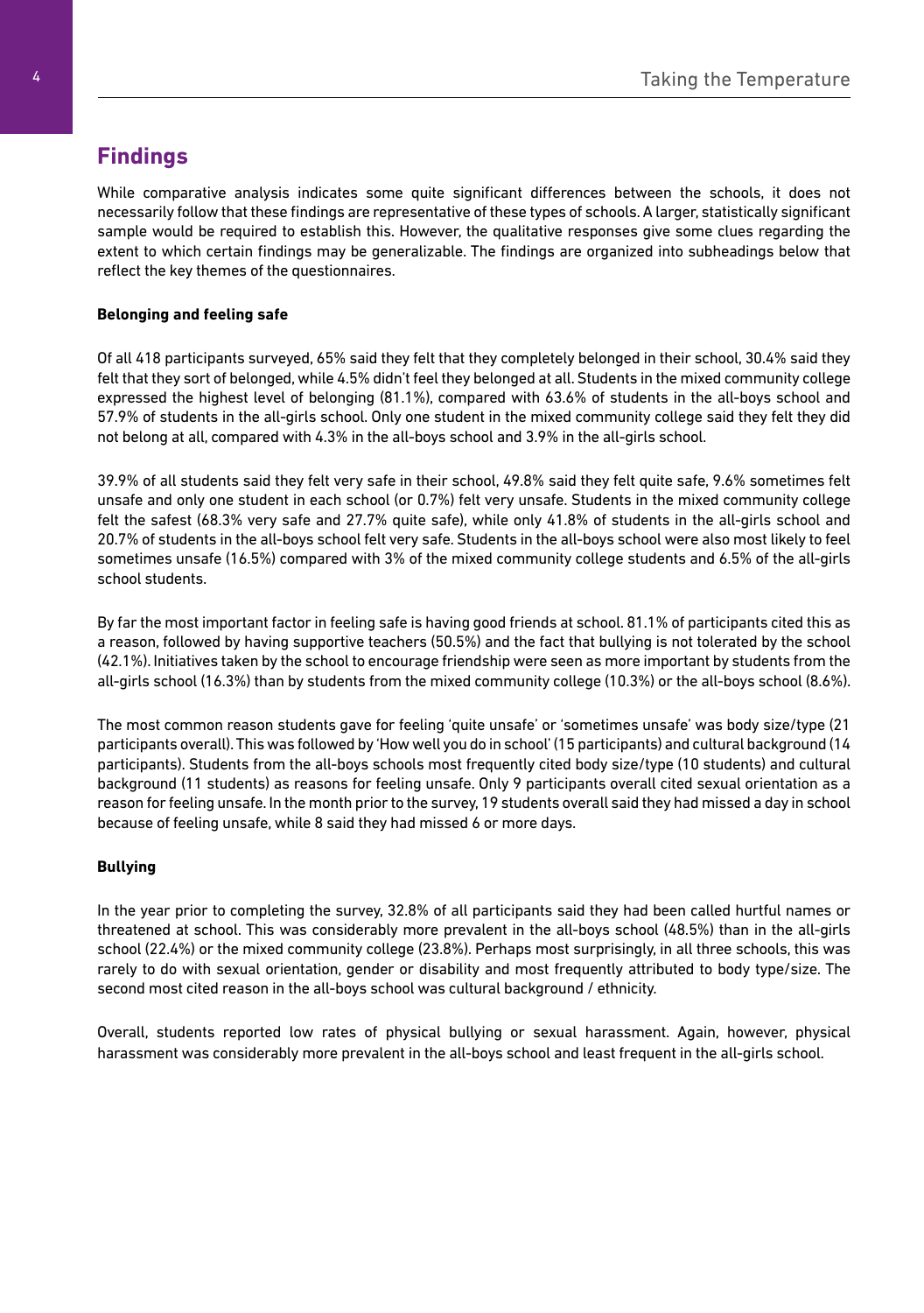### Taking the Temperature 5 and 5 and 5 and 5 and 5 and 5 and 5 and 5 and 5 and 5 and 5 and 5 and 5 and 5 and 5 and 5 and 5 and 5 and 5 and 5 and 5 and 5 and 5 and 5 and 5 and 5 and 5 and 5 and 5 and 5 and 5 and 5 and 5 and 5

#### **All-boys school**

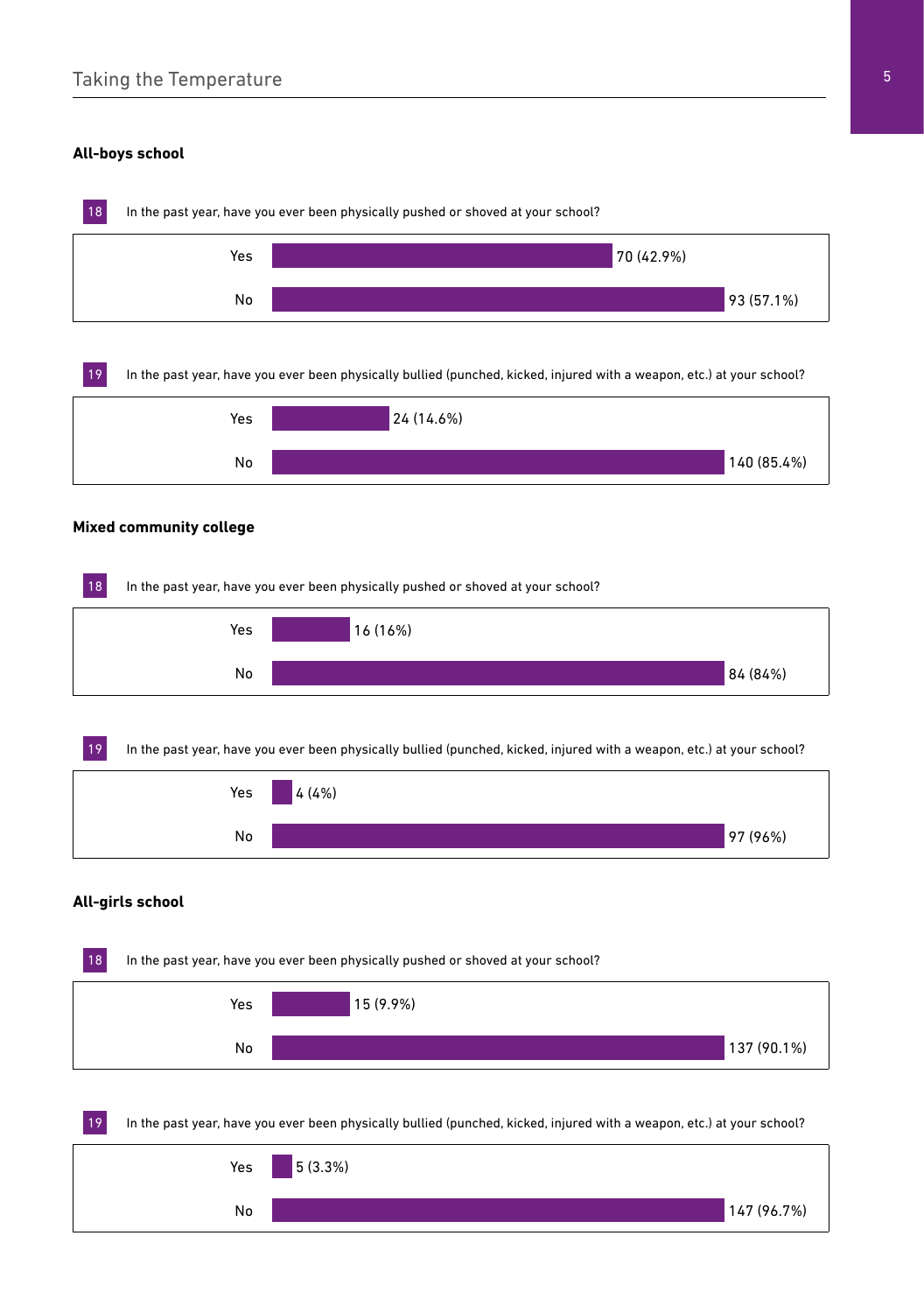30.9% of students in the all-girls school reported having had mean rumors or lies spread about them by students at their school, compared with 28.7% of students in the all-boys school and 22.4% of students in the mixed school. Body type was the most frequently cited reason for this.

47% of students in the all-girls school said they had felt excluded or 'left out' on purpose by other students, compared with 27.8% of students in the all-boys school and 22.2% of students in the mixed school. Again body type was the most frequently cited reason for this type of bullying.

#### **All-boys school**



#### **Mixed community college**

24 In the past year, have you ever been upset or threatened by students at your school using phone or internet communications (for example, text messages, emails, instant messages (IM), or postings on Twitter, Tumblr or Facebook)?



#### **All-girls school**

24 In the past year, have you ever been upset or threatened by students at your school using phone or internet communications (for example, text messages, emails, instant messages (IM), or postings on Twitter, Tumblr or Facebook)?

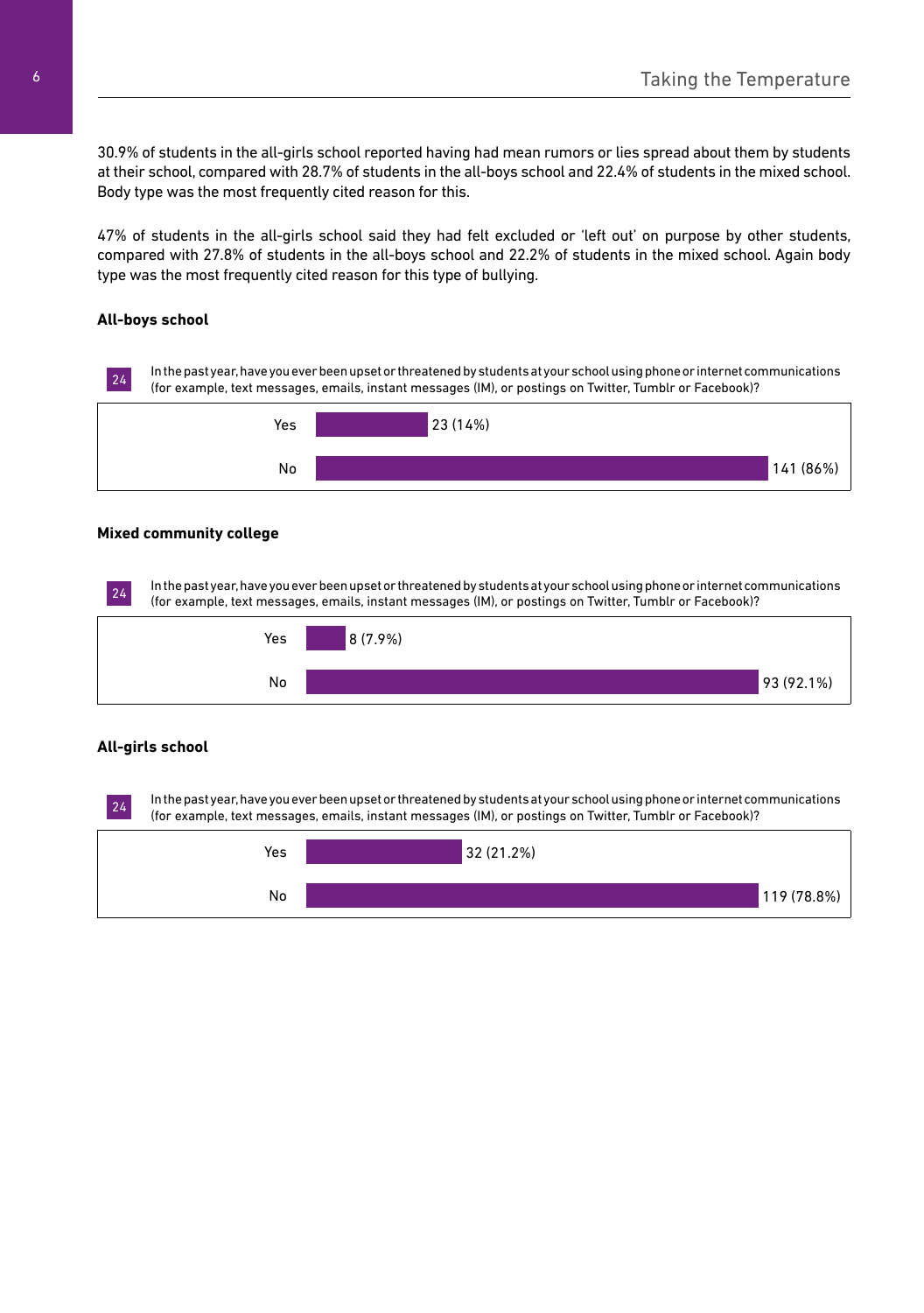#### **Reporting bullying**

When asked 'If you were bullied or harassed in school, did you report this to a teacher or other staff member?', only 8.1% of participants responded 'always'. 5.5% said most of the time, 14.6% said some of the time and 25.8% said never. Students in the all-girls school were least likely to always report and most likely never to report.

The main reasons given for not reporting were the incident was not serious enough to report, reporting might make things worse, nothing would be done about it (the teachers don't care) or the bullied student did not want to be a 'rat' or 'snitch'. How different teachers handle bullying was also considered to be a factor in whether or not students were likely to report incidents.

Students in the all-girls school were the most critical of teachers' effectiveness in addressing problems that were reported:

#### **All-girls school**



#### **Mixed community college**



#### **All-boys school**

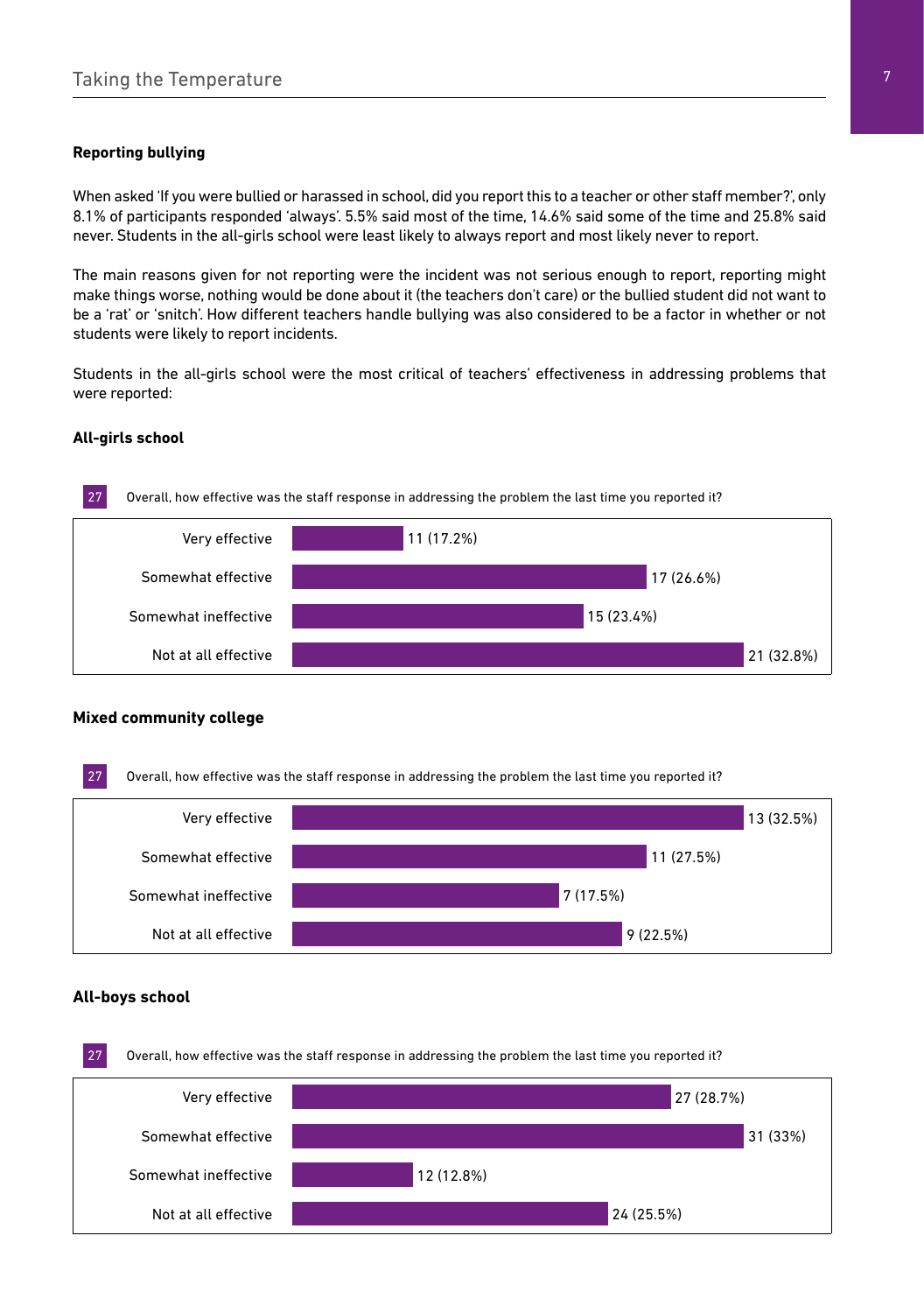#### **Inclusivity climate**

In addition to their own personal experiences of bullying and exclusion, students were asked about the type and frequency of negative remarks that they heard in school, with a view to gaining a sense of the broader school climate. They were also asked whether they heard or were taught about certain issues in a positive way, and what other positive interventions they were aware of.

Have you ever heard any of the following negative remarks at school (all participants)?

|                                                                         | Frequently / often | <b>Sometimes</b> | Rarely | <b>Never</b> |
|-------------------------------------------------------------------------|--------------------|------------------|--------|--------------|
| Racist remarks                                                          | 22.1%              | 25.5%            | 23.8%  | 28.6%        |
| Sexist remarks                                                          | 19.9%              | 27.5%            | 19.6%  | 33.2%        |
| 'Gay' used in a<br>pejorative way                                       | 49.5%              | 27.9%            | 13%    | 9.5%         |
| Other comments about<br>LGB people                                      | 23.3%              | 37.8%            | 30.3%  | 23.5%        |
| Negative remarks about<br>transgender people                            | 7.3%               | 13%              | 25.6%  | 54.1%        |
| Negative remarks about<br>other students' mental<br>or physical ability | 21.1%              | 26.6%            | 26.1%  | 26.1%        |
| Negative remarks about<br>other students' religion                      | 12.7%              | 11.2%            | 27.5%  | 48.5%        |
| Negative remarks about<br>other students' size or<br>body weight        | 32.9%              | 26.7%            | 23.2%  | 17.2%        |

Again responses to this question revealed significant disparities between schools. Racist remarks were heard most often in the all-boys school (frequently by 41%, sometimes by 37.5% and never by 9%) and were least common in the all-girls school, where only 3.2% reported hearing them frequently, 7.3% sometimes and a remarkable 58.5% never. In the mixed community college, racist remarks were frequently heard by 17.8%, sometimes heard by 31.1% and never heard by 18.9%. The significant disparity between the girls school and the other two schools in this regard cannot be attributed solely to its mono-ethnicity since participants from both the girls school and the mixed community college were 87% white Irish (compared with 63% of participants in the all-boys school).

The prevalence of sexist remarks was spread more evenly, with 39.3% of participants in the all-boys school and 38.8% of participants in the all-girls school reporting that they never heard sexist remarks, compared with 16% of participants in the mixed community college. A higher percentage of participants in the mixed community college also reported hearing sexist remarks frequently (29%), compared with 22% in the all-boys school and 19.1% in the all-girls school. The greater prevalence of sexist remarks in the mixed school may be attributable to competitive discourse or 'banter' between boys and girls and/or to comments arising from discussions about sexual attraction.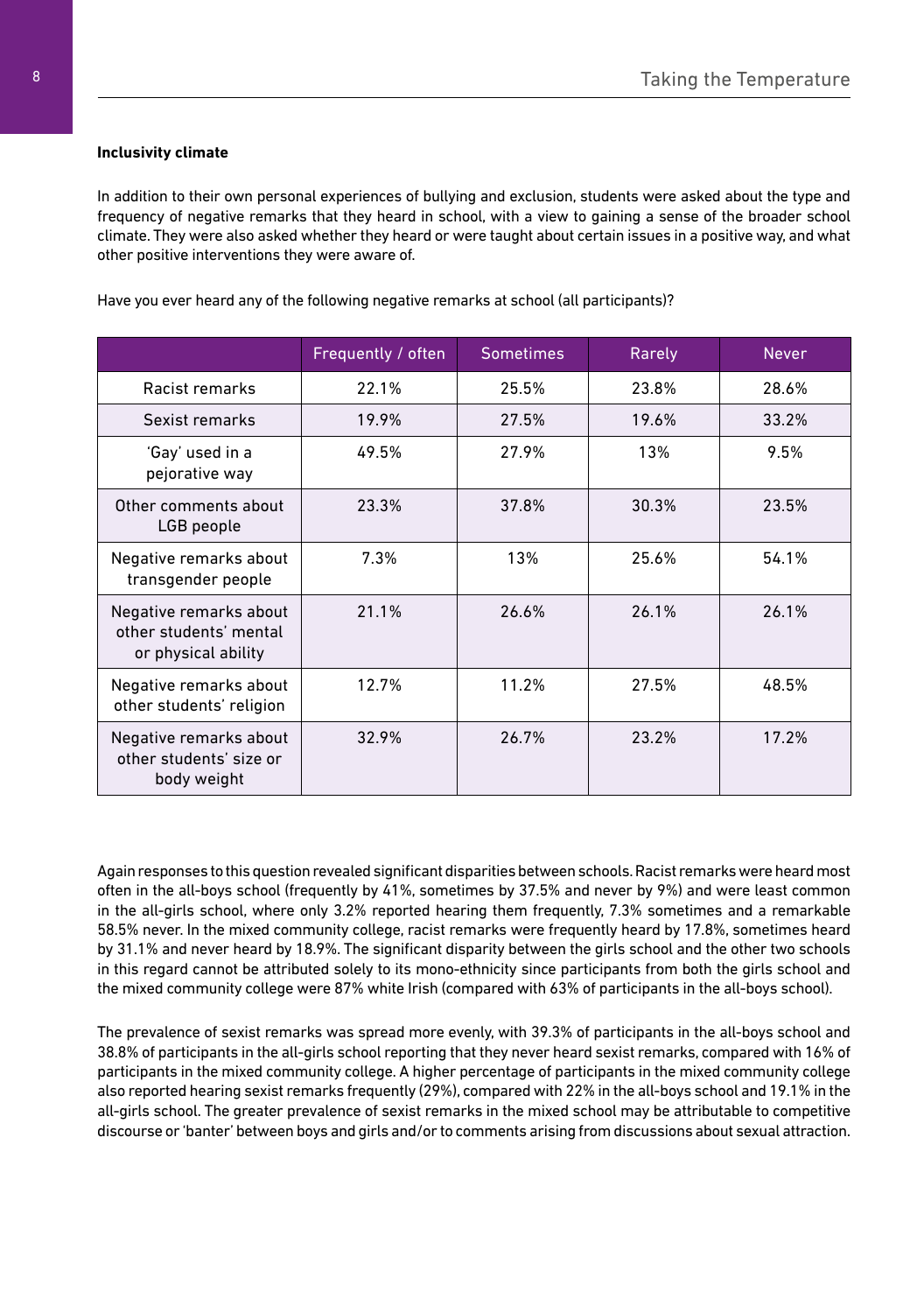While common across the board, pejorative use of the word 'gay' was by far the most prevalent in the all-boys school, where 89.4% of participants reported hearing it frequently, compared with 49.5% in the mixed school and 36% in the all-girls school. Similarly, a higher percentage of participants from the all-boys school reported frequently hearing other negative comments about gay, lesbian, or bisexual people (35.7%), compared with 24% of the mixed school students and only 10.2% of the all-girls students. Notwithstanding the distinction between homophobia and homophobic bullying, this is consistent with O'Higgins Norman (2009), who found that homophobic bullying was significantly more prevalent in boys' single-sex (94%) and co-educational schools (82%) in Ireland, with teachers in girls' single-sex schools the least likely (55%) to report homophobic bullying. Negative remarks about transgender people were uncommon but again were more prevalent in the all-boys school (10.6% reported hearing them frequently) and the mixed school (10%) than in the all-girls school (2%).

32.1% of participants in the all-boys school reported frequently hearing negative remarks about other students' mental or physical ability, compared with 18% in the mixed school and 12.1% in the all-girls school. However, more participants in the all-girls school said they sometimes heard such comments (30.9%) than in the all-boys school (23.5%) or mixed school (25%).

Hearing negative remarks about other students' religions was significantly more common in the all-boys school. 25.5% of participants said this occurred frequently and 19.6% sometimes, compared with 8.1% (frequently) and 10.1% (sometimes) in the mixed school and 2.7% (frequently) and 3.4% (sometimes) in the all-girls school. The low incidence of such remarks in the girls school may be explained by the fact that it is the most mono-religious, with 82.6% of participants declaring themselves Roman Catholic, 10.1% no religion and 7.4% other faiths. The all-boys school had more participants from other faiths (26.1%) than the mixed school (19.4%) but it also had fewer Roman Catholic participants (46.1%) than the mixed school (68%) and more students who professed to have no religion (27.9%) than the mixed school (12.6%).

Negative remarks about other students' size or body weight were again most common in the all-boys school, with 41.2% of participants saying they heard them frequently and 26.1% sometimes, compared with 27.3% (frequently) and 27.3% (sometimes) in the mixed school and 28.2% (frequently) and 26.8% (sometimes) in the all-girls school.

All participants most frequently identified 'some of the students' or 'a few of the students' as being responsible for these remarks. The exception was negative use of the word gay, where 35.9% of participants in the boys school said that 'most of the students' made these remarks (compared to 18.8% in the mixed school and 15.2% in the all-girls school).

#### **Teachers and staff**

Participants were also asked about the frequency with which they heard negative remarks from teachers or school staff. Only 3.7% of participants said they frequently heard racist remarks from teachers or school staff, with 5.2% saying this sometimes happened. 5.4% of participants said they frequently heard sexist remarks from teachers or school staff, while 10.7% said this was sometimes the case. The incidence of students hearing sexist remarks from teachers was highest in the mixed school (8% frequently and 18.8% sometimes), whose participants also reported hearing sexist remarks most frequently from other students. Teachers were rarely heard using the word gay in a pejorative way (5.2% of all participants said they heard this frequently, with 8.3% in the all-boys school saying this was the case, while 3.9% of participants said they sometimes heard it). Negative comments from teachers about gay, lesbian, or bisexual people were extremely rare in all schools (2.9% of participants said they frequently heard such comments), as were negative comments about transgender people (also frequently heard by only 2.9%). Negative comments by teachers about students' mental or physical ability were somewhat more common, with 6.8% of participants reporting that they heard these frequently and 5% sometimes. The incidence of teachers making negative comments about other people's religion was extremely rare (2.3% of participants said this happened often and 2% sometimes). Negative comments about students' size or body weight were also relatively rare (5.5% said they heard them frequently and 3.4% sometimes).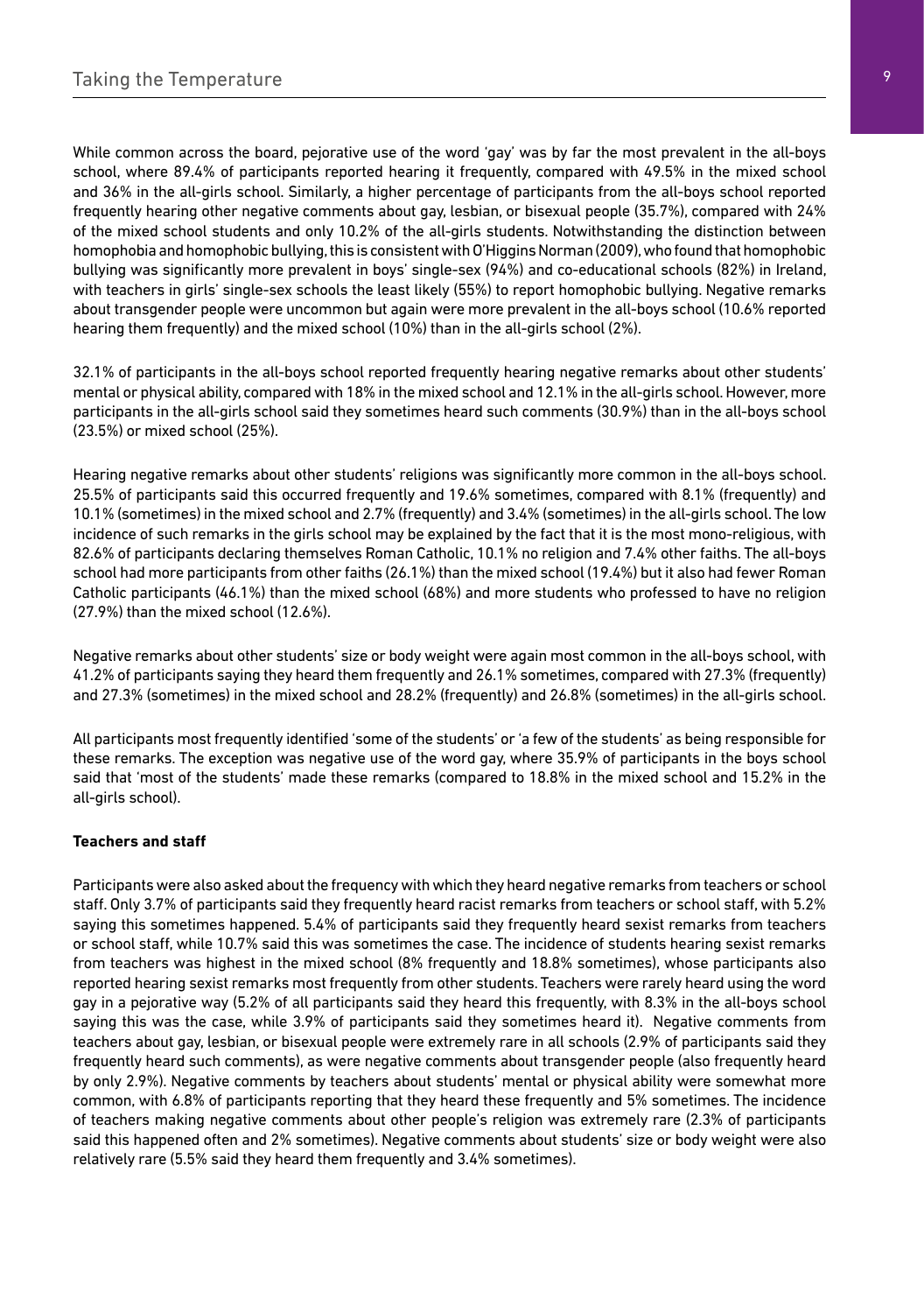Participants were also asked how often the teacher or staff member, if present, intervened or did something about different types of negative remarks made by students. In the case of racist remarks, 16.7% of participants said teachers never intervened, while 12.8% said they always intervened (11.2% said they intervened most of the time, 17.3% some of the time). In the case of sexist remarks, 22% of participants said that teachers never intervened, while only 6.6% said they always intervened (10.2% said most of the time and 17.1% said some of the time). These relatively low levels of intervention on the part of teachers were fairly consistent across all categories of remarks, although they are partly attributable to the fact that the teacher was often not present when such remarks were made.

#### **Student intervention / bystanders**

Much lower levels of student intervention were reported. In the case of racist remarks, 29% of participants said that other students never intervened, 35.5% said they sometimes did, 8% said this happened most of the time, while only 4% said that it always happened. Students were least likely to intervene in response to racist remarks in the all-boys schools, where 45.7% of participants reported that this never happened. The frequency of all types of negative remarks was lowest in the all-girls school.

In relation to sexist remarks, 32.8% of participants said other students never intervened. Again this was by far the highest in the all-boys school, where participants reported a 53.3% rate of students never intervening in the case sexist comments and a 1.3% rate of always intervening (4% most of the time, 26% some of the time). By contrast, in the mixed school (8.1% of participants said that students always intervened, 20.2% most of the time, 39.4% some of the time and 20.2% never. In the all-girls school, 7.3% of participants said students always intervened, 11.3% most of the time, 28.7% some of the time and 20.7% never.

Student intervention was least likely in the case of negative use of the word gay, with 46.2% of participants saying that other students never intervened in this case. Again this figure was much higher in the all-boys school where 59.9% of participants said other students never intervened and only 2.6% said this always happened. Generally, low levels of student intervention were reported in response to all types of remarks, although students in the all-girls school were most likely to intervene in the case of negative remarks about other students' size or body weight (7.4% said this always happened, 18.8% most of the time and 29.5% some of the time).

#### **Positive school-climate interventions**

Students in the all-girls school displayed the highest awareness of the school's anti-bullying programme (65.6% said their school had one, 27.8% didn't know / weren't sure). In the mixed school, 57.4% of participants said their school had an anti-bullying programme, while 32.7% didn't know / weren't sure and in the all-boys school, 56.2% were aware of the school's anti-bullying programme, while 29% didn't know / weren't sure.

When asked whether they had been taught positive things about lesbian, gay, bisexual or transgender (LGBT) people, history or events in any of their classes in the previous year, 75.3% of the all-boys, 49.5% of the mixed and 49.7% of the all-girls participants said yes. However, a higher percentage of participants in the all-boys school (14.5%) also reported having been taught negative things about LGBT people, history, or events, compared with 2% in the mixed school and 2% in the all-girls school. This is a surprising finding, considering that participants from the all-boys school reported the lowest provision of information about supports for LGBT young people and the lowest visibility of diversity resources on walls and noticeboards.

On the whole, teachers in the mixed school were seen as being the most supportive of LGBT students, with 47.5% of participants reporting that more than 10 teachers were LGBT-supportive, compared with 40.4% in the all-boys school and 30.3% in the all-girls school. The percentage of participants who didn't know if their teachers were LGBT-supportive was highest in the girls school (59.2%) and lowest in the all-boys school (32.9%) with 44.6% in the mixed school reporting that they didn't know.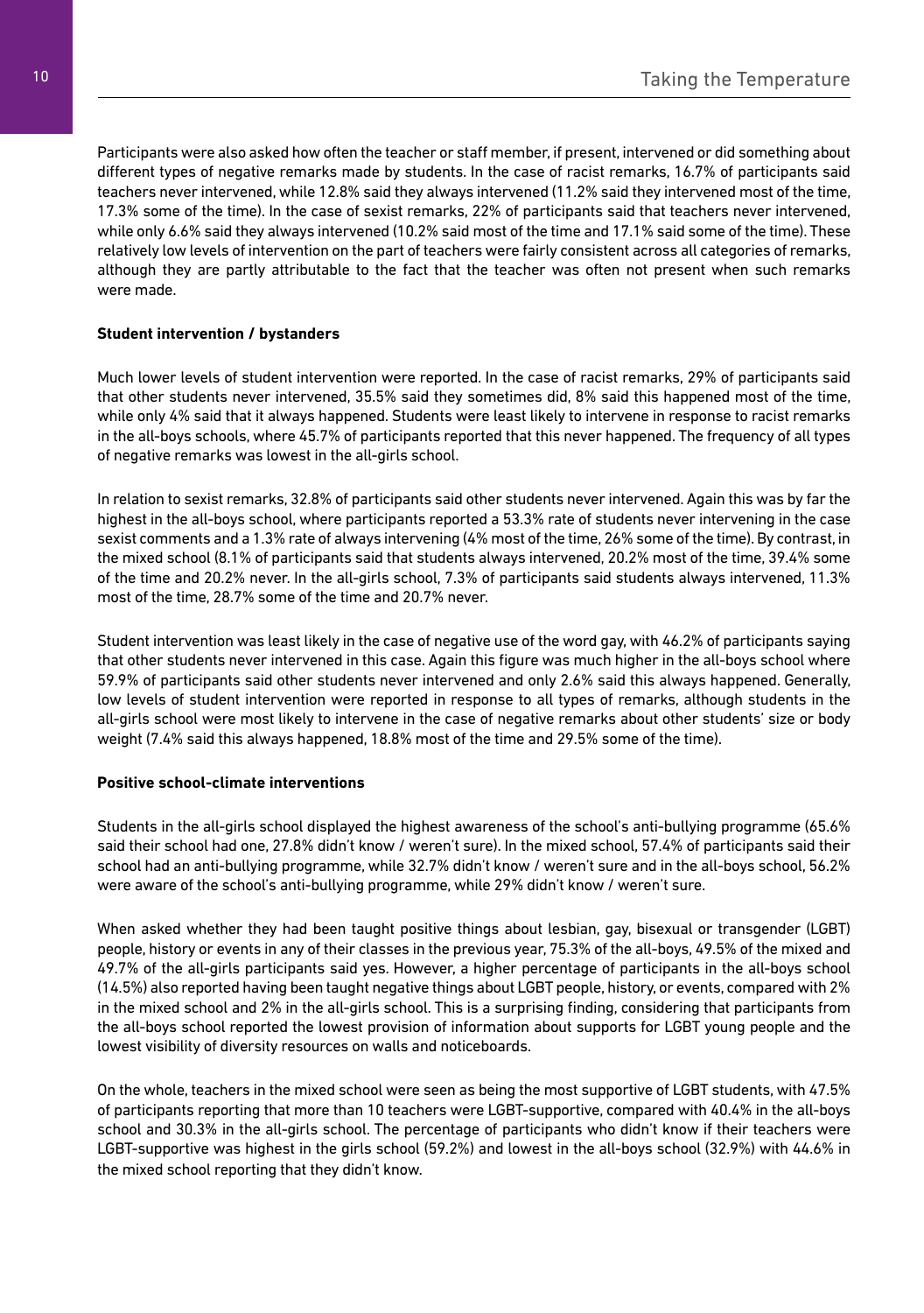Only 7.5% of participants in the all-boys school felt that their school was very accepting of LGBT people, compared with 38.6% in the mixed school and 19.1% in the all-girls school. 21.7% of participants in the all-boys school felt their school was somewhat accepting, compared with 33.7% in the mixed school and 44.1% in the all-girls school. The all-boys school also reported the highest percentage of 'not very accepting' (15.5%) and 'not at all accepting' (7.5%), compared with 1% and 2% in the mixed school and 7.9% and 2% in the all-girls school. By far the highest percentage of participants in the mixed school (69.3%) felt that their school administration (principal, vice principal, etc.) was very supportive of LGBT students, compared with 37.7% in the all-boys school and 15.8% in the all-girls school.

When asked what could be done to improve LGBT inclusivity, several participants made concrete suggestions such as establishing an LGBT club or society, inviting more speakers in to give talks and making more resources available to students. The students in the mixed school generally had the most concrete proposals, many of which were geared toward mainstreaming and reforming the curricula:

*'adjust the sphe programme. we dont learn about gay relationships, only straight relationships. when ever we learn about sex its always between a man and a woman. we need more information in schools on this kind of topic for lgbt student'.*

There was a strong sense in the all-girls' school that, in spite of initiatives such as posters and the Thumbs up for Diversity event, talking openly about sexuality was a taboo subject, and that the students had a keen desire to break this taboo: nearly all of the participants' responses contained a reference to talking, being more open and raising awareness. Several students also offered quite lengthy and considered responses:

*'I would like the heteronormativity to be challenged so straight isn't seen as the default when teachers are speaking about relationships casually. I would like to be taught more about the risks that are involved with lgbt+ and the stigma surrounding the community for topics like aids or romantic expression in public.'*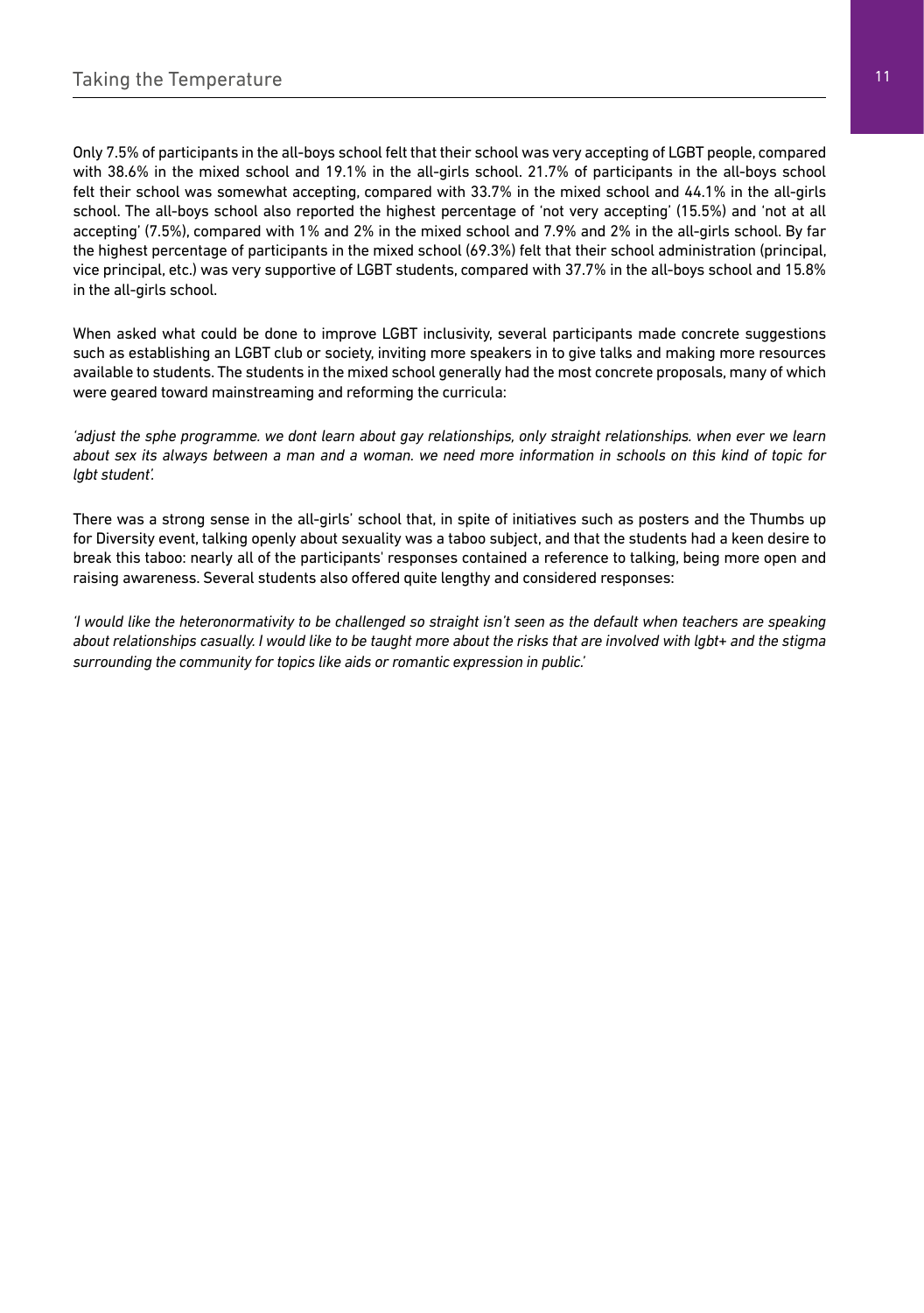# **Conclusions**

This pilot study suggests that teachers and students are very positive about initiatives seeking student opinions about their experiences of school life. Participants reported relatively low levels of physical bullying or sexual harassment. Surprisingly, the main factor in other types of bullying (being called hurtful names, having mean rumours spread about you, being excluded) in all three schools was body shape/size. Teachers were surprised by this finding and were inclined to attribute it to increased image awareness created by social media. While these findings are not generalisable, they suggest that further research needs to be done in this area. Feedback from teachers and principals indicates that schools need broader instruments that can evaluate the diversity climate more generally, taking into account a range of issues (gender, sexuality, ethnicity, class, body image, religion, etc.). In response to this feedback, the Anti-Bullying Centre has secured funding from the Irish Human Rights and Equality Commission to build a general survey tool that generates immediate results for teachers. This is now available at https://inclusivity.ie. That students reported low levels of intervention in the case of students making negative remarks about other students (on the basis of gender, sexuality, body size, ethnicity, disability, etc.) indicates that there is work to be done in schools on fostering a climate in which verbal bullying is not tolerated. Pro-actively supporting an allschool culture of inclusivity appears to have a positive result on the school's inclusivity performance. However, more research is needed, which compares schools of the same type (e.g. single-sex) but with different levels of commitment to inclusivity in order to establish this more clearly.

# **References**

O'Higgins Norman, J., Harrison, K., and Goldrick, M. (2010). Addressing Homophobic Bullying in Second-Level Schools. Dublin, The Equality Authority.